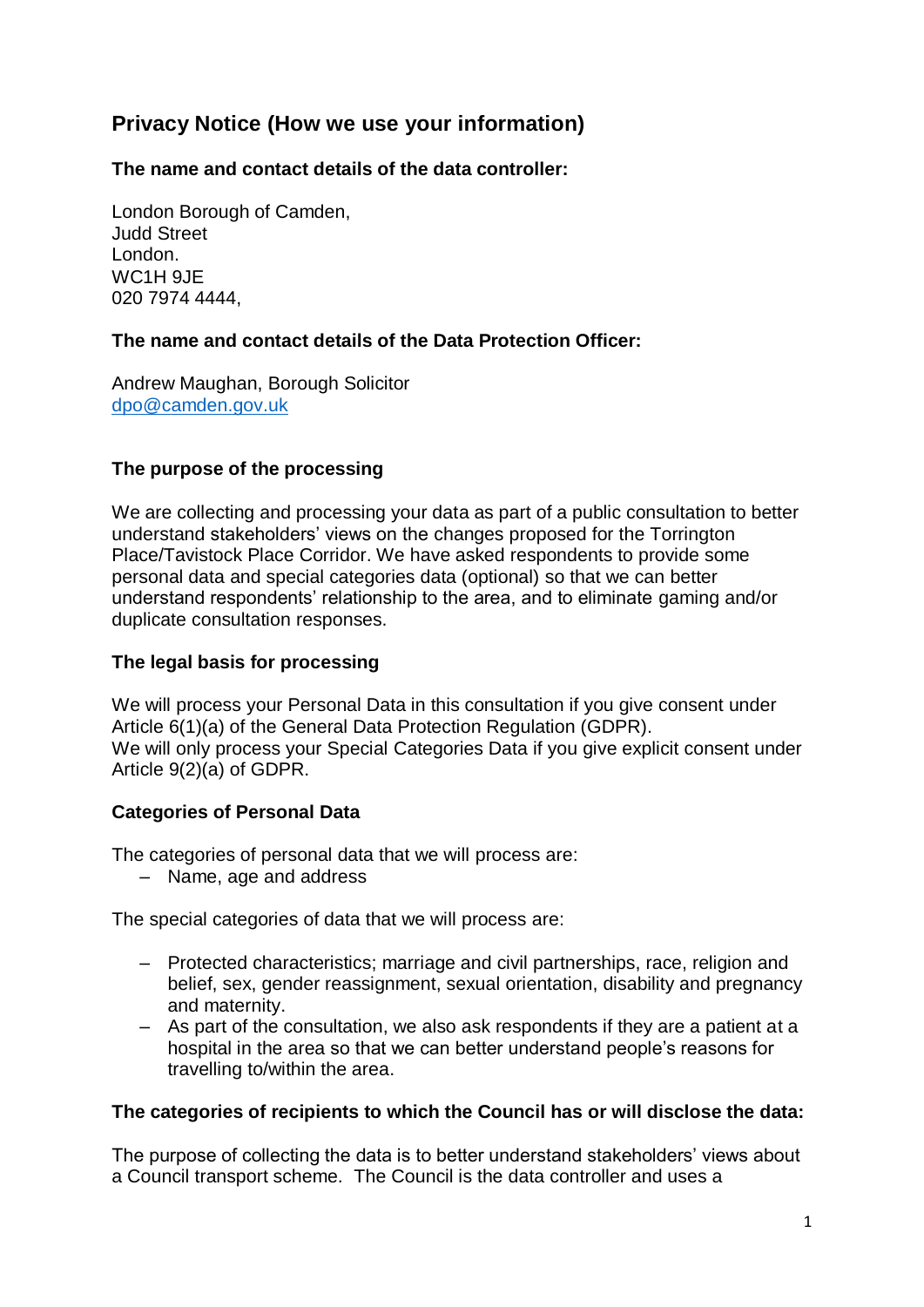consultation platform, We Are Camden, to run consultations. The technology behind We are Camden and its operation is provided by [Delib Limited](http://www.delib.net/) (Delib), the data processor for Camden Council. Further information about Camden Council's relationship with Delib can be found here:

[https://consultations.wearecamden.org/terms\\_and\\_conditions/](https://consultations.wearecamden.org/terms_and_conditions/).

Additional information on Delib, privacy and data processing can be found here: [https://delib.zendesk.com/hc/en-us/articles/115001322831-How-do-Delib-s-products](https://delib.zendesk.com/hc/en-us/articles/115001322831-How-do-Delib-s-products-comply-with-the-GDPR-)[comply-with-the-GDPR-](https://delib.zendesk.com/hc/en-us/articles/115001322831-How-do-Delib-s-products-comply-with-the-GDPR-)

The Council also undertakes general data matching or data sharing in certain areas for the prevention or detection of crime. For more information on this, and privacy generally, see: [https://www.camden.gov.uk/ccm/content/council-and](https://www.camden.gov.uk/ccm/content/council-and-democracy/about-the-council/about-this-site/disclaimer-and-privacy-statement/?page=2)[democracy/about-the-council/about-this-site/disclaimer-and-privacy](https://www.camden.gov.uk/ccm/content/council-and-democracy/about-the-council/about-this-site/disclaimer-and-privacy-statement/?page=2)[statement/?page=2](https://www.camden.gov.uk/ccm/content/council-and-democracy/about-the-council/about-this-site/disclaimer-and-privacy-statement/?page=2)

The Council does not intend to disclose the data to any other third parties. However, the Freedom of Information Act (FOIA) and Environmental Information Regulation (EIR) gives the public the right to access recorded information held by public sector organisations. When dealing with requests under these acts the Council has the right to refuse to provide sensitive material and/or to redact (remove or render illegible) any personal information so that individuals cannot be identified.

## **Whether the council will transfer data out of the EU/EEA**

We will not transfer your Personal Data outside the EU/EEA.

## **Retention period**

Personal data obtained as part of public consultations on transport issues will be kept for the current year plus three years (ie until December 2021).

## **Your Data Subject Rights**

You have the right to request a copy of the information we hold about you, the right to ask us to rectify, erase or restrict processing of your data, the right to ask for data portability, the right to object to automated decision making, and, if we are relying on consent, the right to withdraw consent at any time. There are some exemptions to these rights. Please see our website here

[https://www.camden.gov.uk/ccm/content/council-and-democracy/publications-and](https://www.camden.gov.uk/ccm/content/council-and-democracy/publications-and-finances/freedom-of-information-publication-scheme/data-protection-in-camden-your-rights/?page=5)[finances/freedom-of-information-publication-scheme/data-protection-in-camden](https://www.camden.gov.uk/ccm/content/council-and-democracy/publications-and-finances/freedom-of-information-publication-scheme/data-protection-in-camden-your-rights/?page=5)[your-rights/?page=5](https://www.camden.gov.uk/ccm/content/council-and-democracy/publications-and-finances/freedom-of-information-publication-scheme/data-protection-in-camden-your-rights/?page=5)

and the ICO website here<https://ico.org.uk/> for more information.

To exercise these rights please use our web form here [https://www.camden.gov.uk/ccm/content/council-and-democracy/publications-and](https://www.camden.gov.uk/ccm/content/council-and-democracy/publications-and-finances/freedom-of-information-publication-scheme/data-protection-in-camden-your-rights/?page=16#section-16)[finances/freedom-of-information-publication-scheme/data-protection-in-camden](https://www.camden.gov.uk/ccm/content/council-and-democracy/publications-and-finances/freedom-of-information-publication-scheme/data-protection-in-camden-your-rights/?page=16#section-16)[your-rights/?page=16#section-16](https://www.camden.gov.uk/ccm/content/council-and-democracy/publications-and-finances/freedom-of-information-publication-scheme/data-protection-in-camden-your-rights/?page=16#section-16)